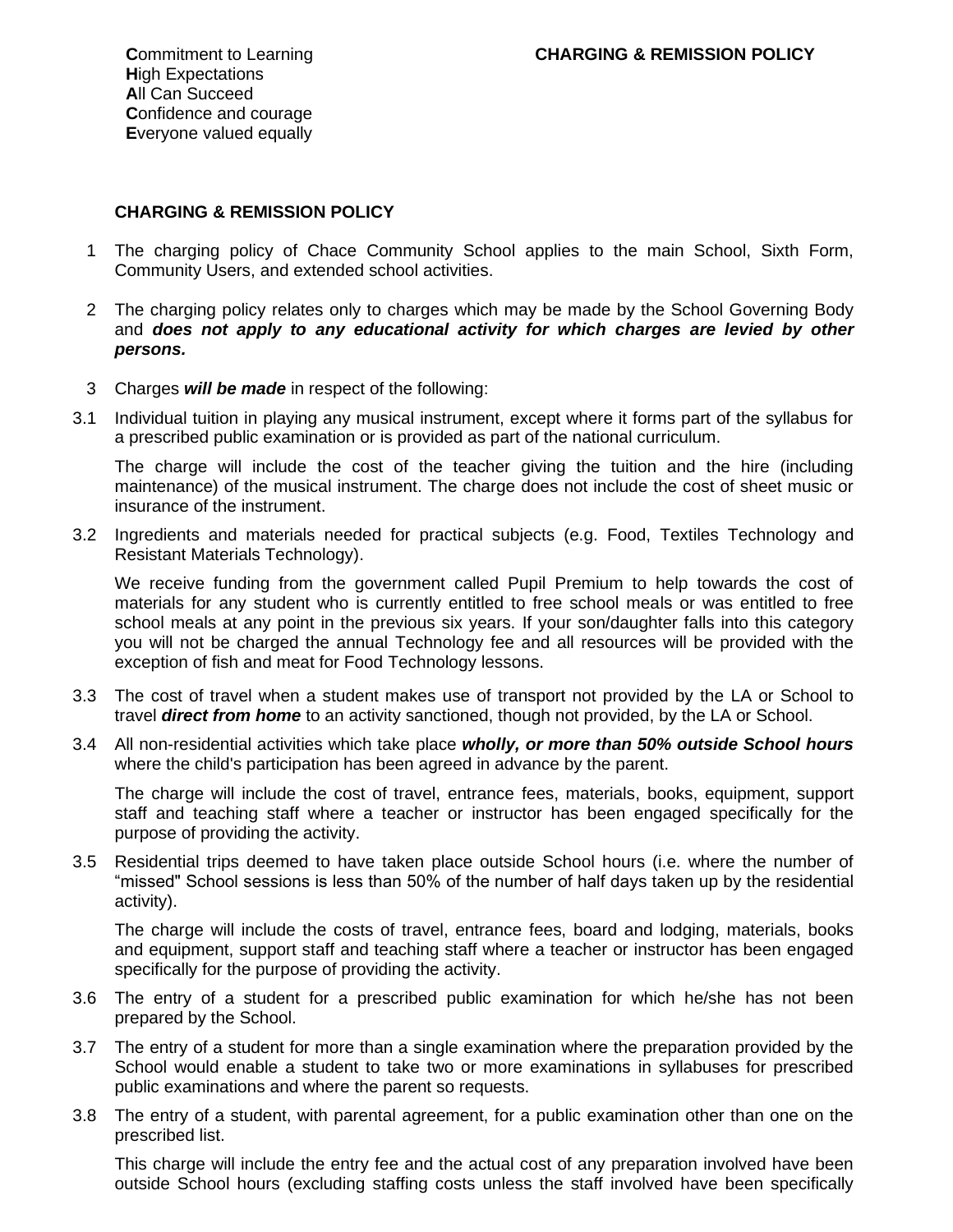engaged under contracts for services for the purpose of supplying this extra activity or for invigilating the examination).

- 3.10 Failure on the part of a student, without good reason, to complete the examination requirements for any public examination (prescribed or otherwise) for which the Governing Body has paid, or is liable to pay, an entry fee. The charge will be the entry fee.
- 3.11 Where items such as windows or equipment are damaged by students, either deliberately or as a result of breaking school rules, the cost of replacement will be passed on to the parents/carers. The charge will also include any costs incurred by the school in dealing with the incident eg site staff cleaning up and admin costs.
- 3.12 The cost of replacement of lost, damaged or defaced school materials or textbooks which arise as a result of a student's behaviour will be charged to parents.
- 3.13 Any damage to or loss of items from School premises in the course of a letting through the Education Lettings Agency.
	- 4 If alternative financing is not available, charges *may be made* in respect of:
- 4.1 Board and lodging in all cases where a School activity involves students in nights away from home.

## **REMISSION**

- 1 The remission policy of Chace Community School applies to all registered students of the school.
- 2 The Governing Body may remit in full or in part the cost of any activity for any students from a family experiencing hardship. When arranging a chargeable activity parent/carers will be invited to apply, in confidence, for the remission of charges in full or in part. Authorisation for such remission will be made by the Headteacher. The decision to offer to remit costs is normally subject to the parent/carers of a pupil being in receipt of free school meals/pupil premium. Any child meeting the criteria established by local authority for remission of meal charges will be provided with a free school meal. Remission will not apply to charges when they relate to activities wholly outside School hours unless they fall into one of the categories listed below:
- 2.1 to fulfil any requirements specified in the syllabus for a prescribed public examination; or
- 2.2 specifically to fulfil statutory duties relating to the National Curriculum; or
- 2.3 specifically to fulfil statutory duties relating to religious education.
	- 3 Chace Community School will remit the charge for the entry fee of a student who fails to complete the examination requirements for any public examination (prescribed or otherwise) only when that failure is attributable to illness or absence recognised or approved at the time by the Headteacher as unavoidable or allowable.
	- 4 The Headteacher will advise all parents of the right to claim free activities if they are receiving benefits as follows:
		- Universal credit with an annual net earned income of no more than £7,400 (£616.67 per month)
		- Income Support (IS);
		- Income-Based Jobseekers Allowance (IBJSA);
		- Income-Related Employment and Support Allowance
		- Support provided under Part VI of the Immigration and Asylum Act 1999;
		- Child Tax Credit: provided that Working Tax Credit is not also received and the family's income (as assessed by Her Majesty's Revenue and Customs) does not